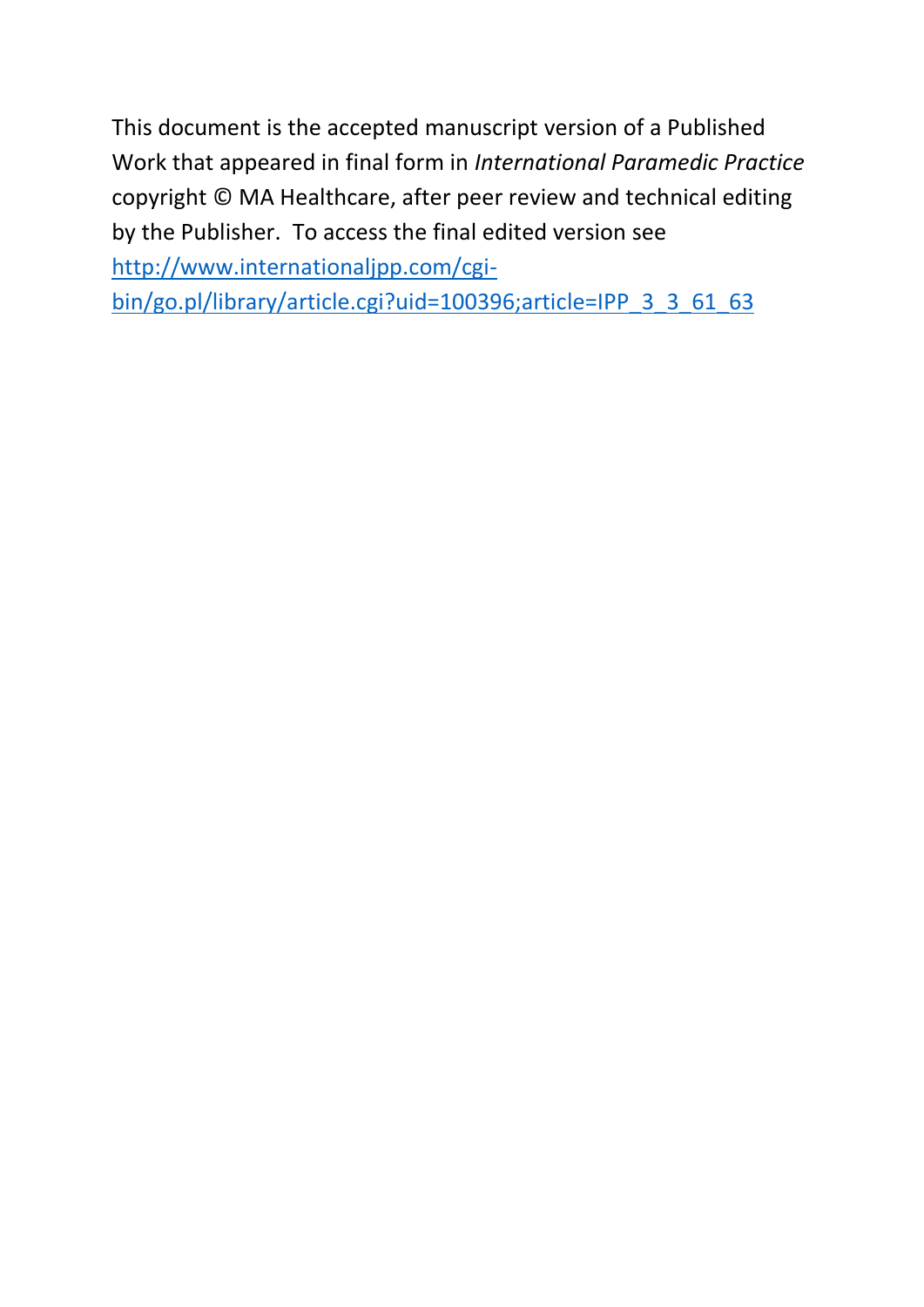# **Ambulance Service Operational Improvement: Are we learning enough from the other industries?**

## David Hutton

Director of Production, Hamad Medical Corporation - Ambulance Service, Qatar

# Prof Guillaume Alinier

Simulation and Training Manager, Hamad Medical Corporation - Ambulance Service, Qatar Professor of Simulation in Healthcare Education, University of Hertfordshire, UK Visiting Fellow, University of Northumbria, UK Associate Editor IPP

**Keyword:** Innovations, technology, efficiency, supply chain, production, logistics, operations.

## **Background**

Since the start of industrialisation in the beginning of the previous century, processes, and technology have evolved drastically. Technology that had been developed for a specific application was found to open new horizons in other domains. A good example is the use of sonar technology on military submarines which eventually found medical applications in medical imaging (Oakley, 1986). The paramedic profession is still considered to be a relatively young profession, and although the clinical scope of practice of ambulance staff has widened there have been few noticeable and significant changes in the way Ambulance Services operate as public service providers. There is, however, great variation in the way pre-hospital emergency care provision is delivered and organised from country to country due for example to historical, cultural, financial, and geographical factors. Other industries are significantly more driven by profit, hence efficiency and reliability are aspects that have a direct and measurable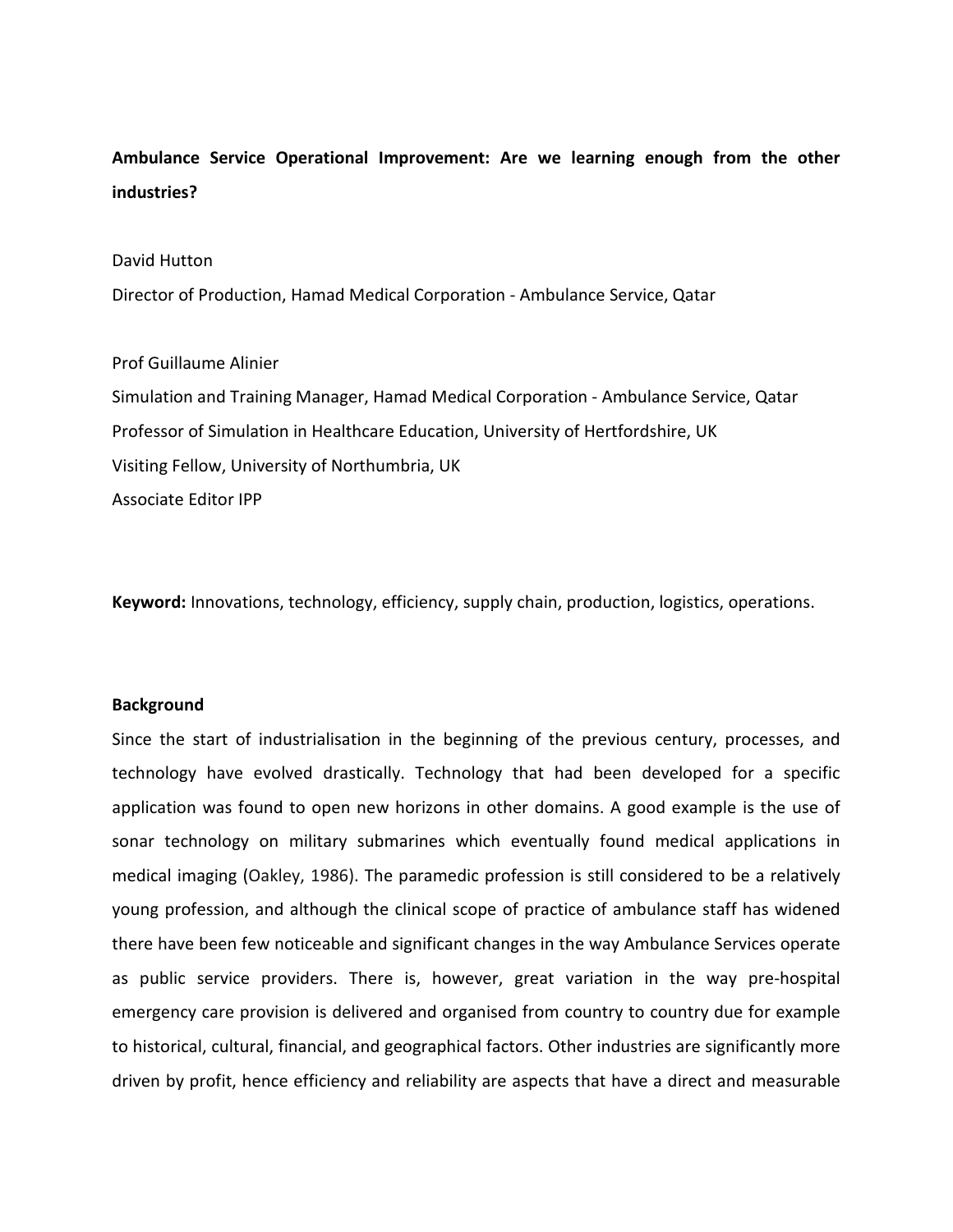financial impact and it acts as a driver for further developments. In healthcare it is a different story and parallels can also be drawn differentiating the safety aspects of that particular industry in comparison to the rigorous safety measures imposed in other high risk domains such as the nuclear, petroleum, oil, and aviation industries (Hudson, 2003). Such measures have an undeniable significant cost but the expected indirect returns are even more substantial. So what is happening with ambulance services? Communication and transport have greatly improved with call centres, radios, smart phones (Bradley et al., 2012), physiological telemetry systems (Kim et al., 2001), Global Positioning Systems (GPS) (Liao, 2003, Kale & Dhok, 2013, Satyanarayana et al., 2012), and better adapted vehicles allowing rescue in diverse environments and situations, but what else could we improve in ambulance services by adopting processes and technologies from other industries?

# **Processes applied to Ambulance Service operations**

Outside of the delivery of clinical care, an ambulance service can be viewed as a logistics operation organisation, or perhaps more accurately as a "patient supply chain" system. This system brings together the many processes that support the delivery of clinical care to a patient; from traceability of consumables used on a particular patient, such as drugs, to ensuring that all equipment is correctly maintained and serviced in any given vehicle. The Ambulance Service supply chain is complex, critical, high availability, and with important consequential impact of errors or omissions. It needs to maintain oversight of a very large matrix of locations and mobile points of care delivery.

The core process is the management of the inventory used, from consumables, through diagnostic equipment and patient handling equipment, to the vehicle itself. These inventory types all have a number of things in common: they have information that has to be maintained about them, their use has to be tracked and integrated with the patient experience (e.g. in a patient care record), they have to be available at all times to ensure that the full scope of clinical practice can be administered, and they have to be replenished when consumed.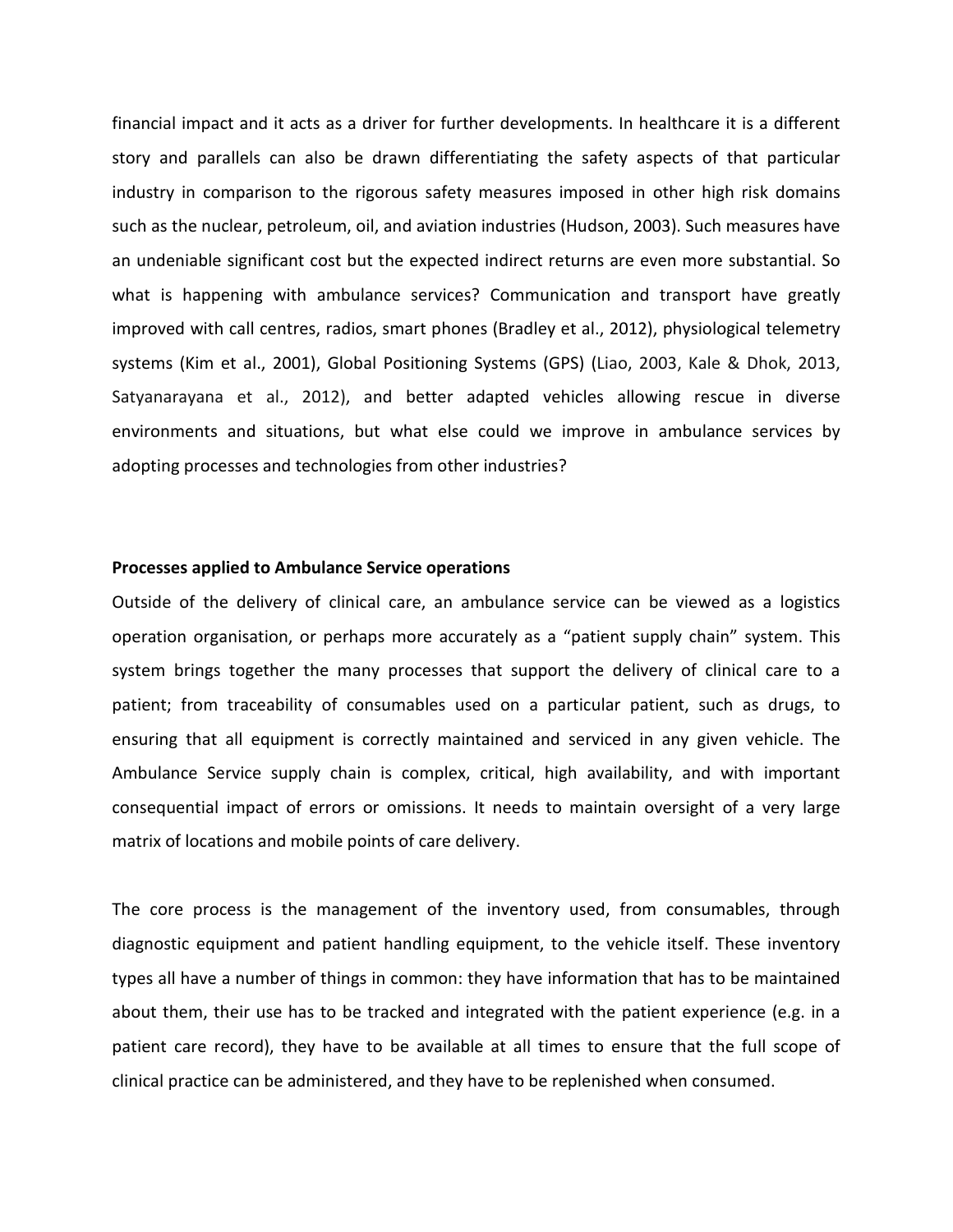Some simple examples best explain this:

- Full traceability of drugs used in patient care is challenging to effect. It requires logging of the batch numbers, expiry dates etc… upon receipt, but most importantly a simple and reliable process is required to note the drug used and have it attached to the patient care record. This should be achieved whilst not interfering with the delivery of patient care on scene.
- A key piece of equipment in an ambulance, such as the stretcher, must be serviced to a manufacturer's schedule and be tested for lifting regulatory compliance. Tracking stretchers for maintenance purposes across a wide geographic area within a large fleet of vehicles constantly on the move is a complex operation. Ensuring that patients are not exposed to risk through use of faulty equipment or lack of it requires either large quantities of spare equipment or reducing the unit hour availability of manned vehicles whilst equipment checks take place.
- An ambulance carries a large number of consumable items that may be used once, then discarded or sent for sterilisation. There can be a large number of items, all of which are necessary for the delivery of effective patient care and their location in the ambulance need to be consistent across the fleet to enable paramedics to concentrate on delivering patient care, not looking for equipment. Maintaining 100% stock availability across a large and dispersed fleet of vehicles that are constantly in use involves a challenging and complex supply chain.
- The ambulance itself is a complex piece of equipment operating in adverse conditions and whose location always needs to be tracked in order to ensure efficient use (e.g. dispatch to incidents within a short radius. It has to go from idling to high performance in seconds ("zero to hero!" (Bevington et al. 2004)) and must be completely reliable whilst in operation. Monitoring the electronic, mechanical, and safety aspects of the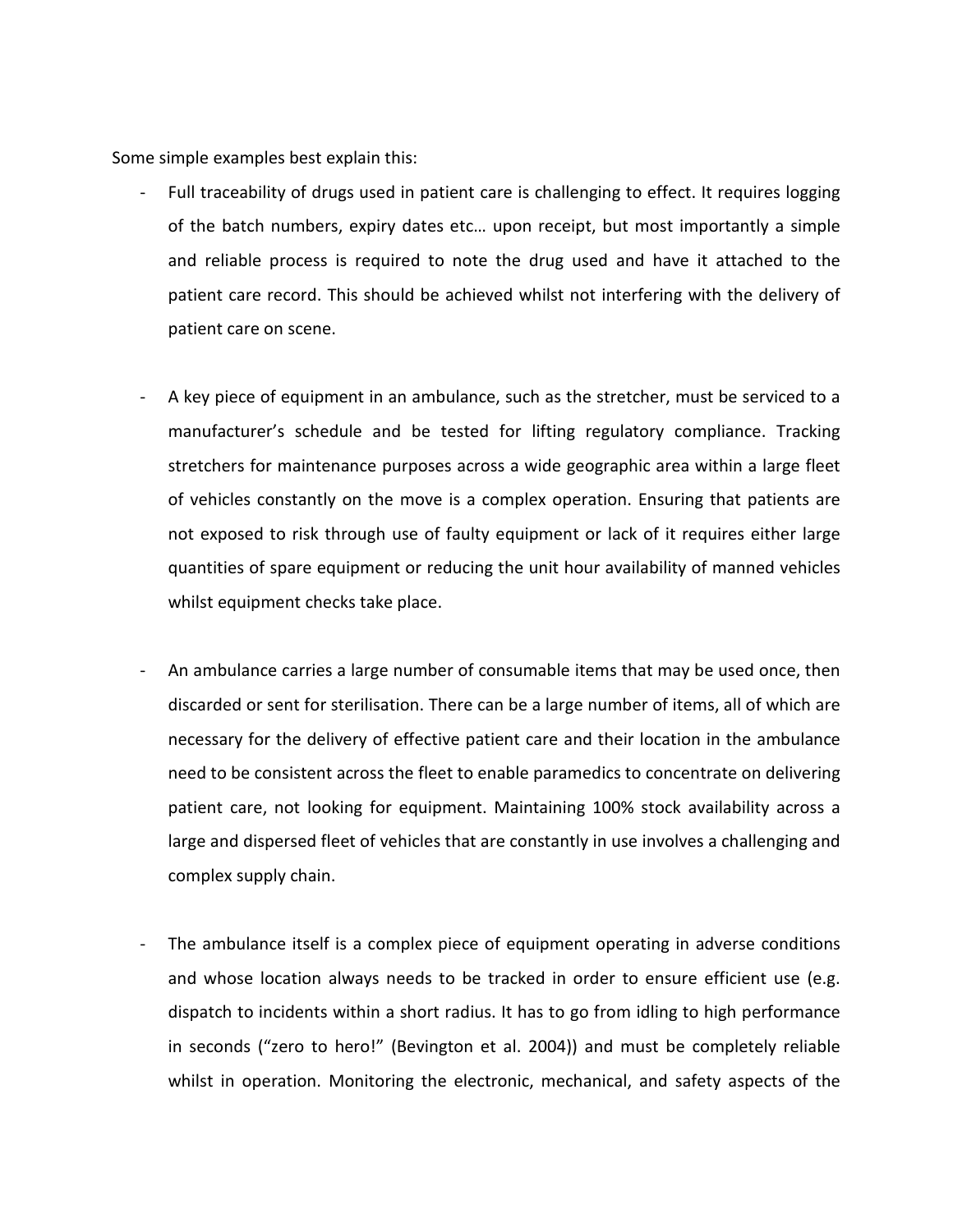vehicle takes time and skill and is made more challenging when vehicles are located across a network of dispatch points where the necessary technical skills do not exist.

#### **Technologies applied to Ambulance Service operations**

Across many industries solutions exist that can be applied to the process challenges faced within the ambulance service supply chain. These are a mix of manual and automated solutions that can potentially simplify processes.

RFID (Radio Frequency Identification) is in use across many industries for both complex and simple solutions (Attaran, 2007). By applying RFID tags to equipment in an ambulance the vehicle can be scanned to see what items are in the vehicle. Intelligent decision making can then be put into place. For example, a simple check of the last service date of the stretcher can be made and an alert sent to the maintenance team enabling them to plan the exchange and servicing of the item.

By grouping consumable items together based upon the type of clinical intervention and creating pre-packed kits, the number of items that have to be checked on an ambulance at the start of a shift are reduced dramatically. By putting these pre-packed kits into assigned locations on the vehicle, similar to the way engineers in factories use single minute exchange of die (SMED) techniques (McIntosh et al., 2000), the clinician has improved access to consumables. Although a manual solution, the supply chain gains dramatic benefits from this simplification. Less items and consistent location of them across the ambulance fleet improves efficiency and accuracy of stock checking and replenishment. With regards to automated solutions, by adding a breakable RFID tag to the pre-pack, its use can be monitored and a notification sent to ensure that its replacement is actioned. The same process can be applied to drugs consumption from an inventory perspective but also to drugs administration from a patient care perspective (Sun et al., 2008).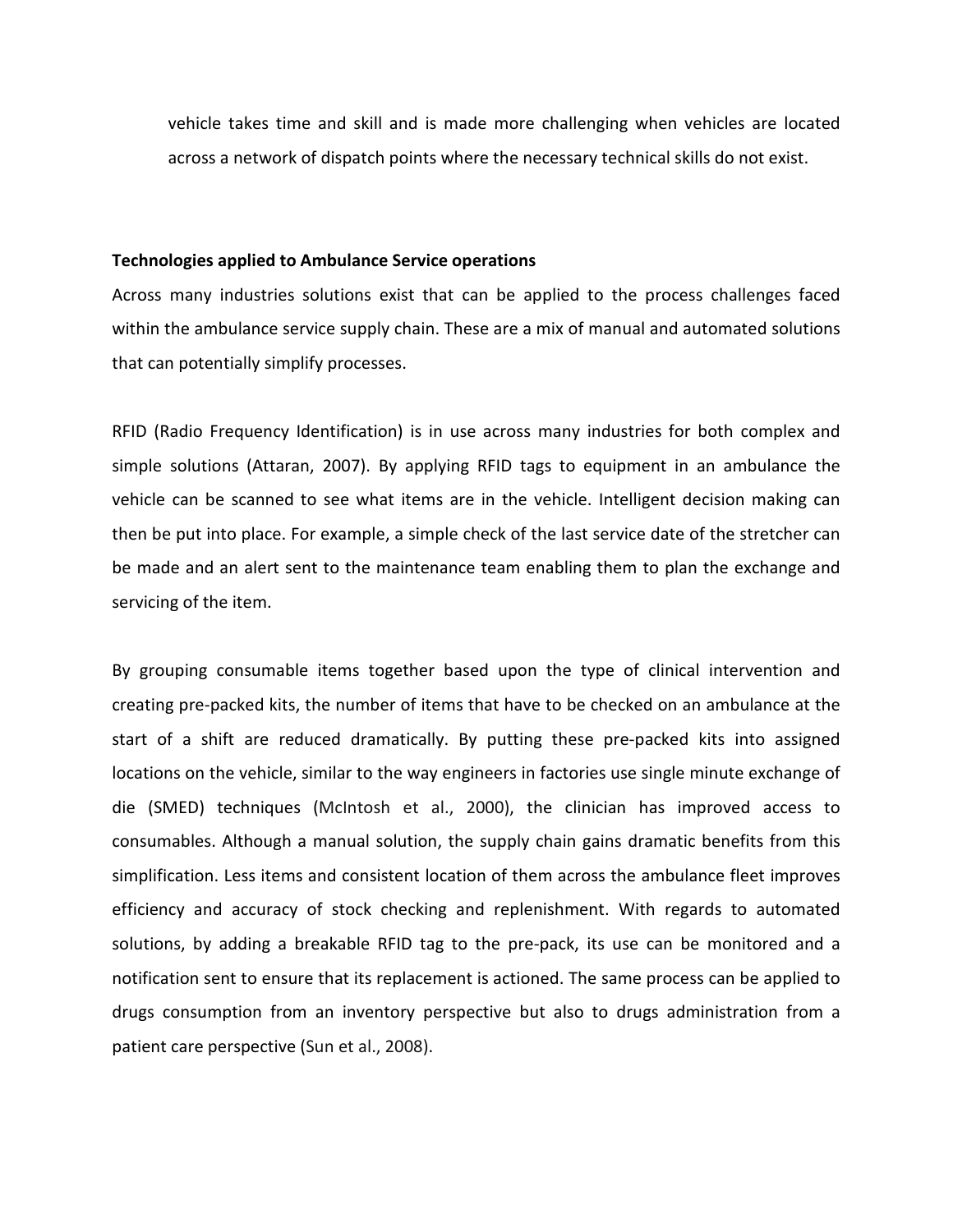The electronic patient care record (EPCR) is in use in many ambulance services (Anantharaman & Swee Han, 2001). By monitoring the use of drugs and consumables electronically it becomes a simple step to integrate this information with the EPCR. As a result full traceability of drugs and consumables back to the manufacturer's batch number becomes easily accessible.

Motor vehicles already have sophisticated computerised systems in place which can be linked to a cellular network and thus communicate with a central database. Gathering this data enables rules based decision making to take place with regards to vehicle dispatch (El-Masri & Saddik, 2012), guidance, traffic updates (Kale & Dhok, 2013), but also vehicle maintenance. For instance, the engines oil level can be monitored and if it goes below a pre-defined level an alert can be sent and a mobile workshop dispatched to resolve the issue. By tracking the ambulance using Global Positioning System (GPS) and also using telemetry the mobile workshop can go to the ambulance's location and top up the oil level, whilst minimising the amount of downtime incurred by paramedics and their ambulance.

## **Discussion**

Various operational aspects of modern ambulance services can still be improved upon by adopting processes and technologies originally developed for application in other industries, however knowing exactly "what" will remain a difficult question to answer as "We don't know what we don't know". It can be seen from the examples mentioned earlier that different process solutions can be introduced to improve the quality of care delivered to patients and the efficiency of an Ambulance Service in general whether it relates to clinical equipment packaging, monitoring of used consumables and drugs on a given patient, or the performance of an ambulance. Technologies already in place within other industries can be assessed and adapted to meet the needs of the modern Ambulance Service. Ambulance services should adopt the best solutions for their needs based upon a number of factors in relation to their environment. By adapting and connecting communications and analytical database systems a common infrastructure can be created drawing the most suitable solutions together into a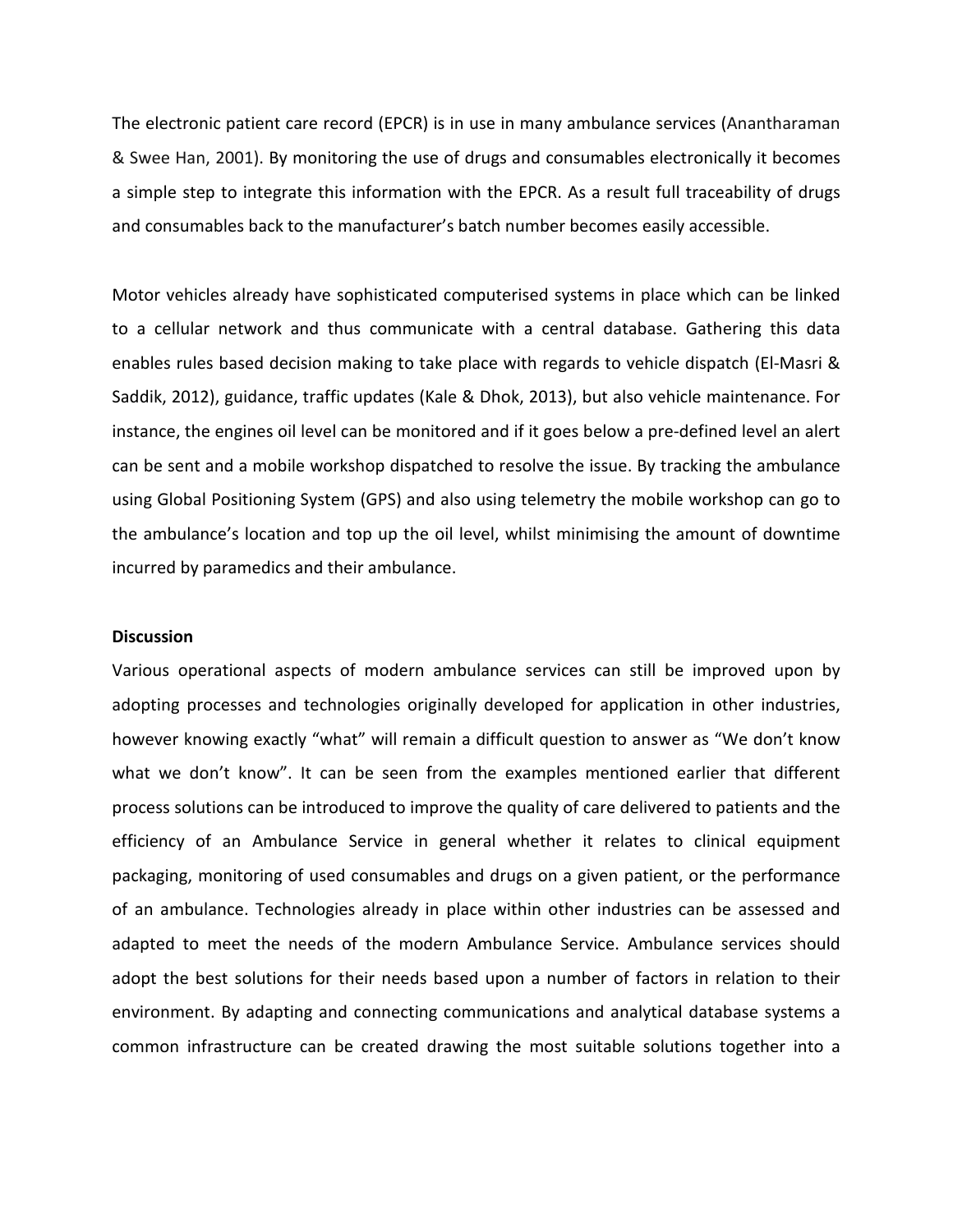single "Patient Supply Chain" system. This "Patient Supply Chain" enables ambulance services to focus on delivering the best possible access to effective care for patients.

#### **Conclusion**

This paper has introduced the notion of the "Patient Supply Chain" and presented several solutions borrowed from other industries, which have or will soon improve operational aspects of ambulance services. There are certainly more opportunities to uncover. We would like to open up a debate and encourage readers of IPP to submit suggestions and ideas of processes or technology observed in other industries that could improve logistical and operational aspects of ambulance services, ultimately allowing us to improve patient care and develop this "Patient Supply Chain".

## **References:**

- Anantharaman V, and Swee Han L. (2001). Hospital and emergency ambulance link: using IT to enhance emergency pre-hospital care. *International journal of medical informatics* 61(2): 147-161.
- Attaran M. (2007). RFID: an enabler of supply chain operations. *Supply Chain Management: An International Journal.* 12(4): 249-257.
- Bevington J, Halligan A, and Cullen R. (2004). Emergency Care. From zero to hero. Health Serv J. 2004 Jul 29;114(5916):26-7
- Bradley PR, Durej MT, Gessner AE, Gould AJ, Khan IA, Martin BN, Mutty ML, Myers EC, & Patek SD. (2012). Smartphone application for transmission of ECG images in pre-hospital STEMI treatment. In Systems and Information Design Symposium (SIEDS), IEEE, April 2012: 118-123.
- El-Masri S, & Saddik B. (2012). An emergency system to improve ambulance dispatching, ambulance diversion and clinical handover communication—A proposed model. Journal of medical systems, 36(6), 3917-3923.